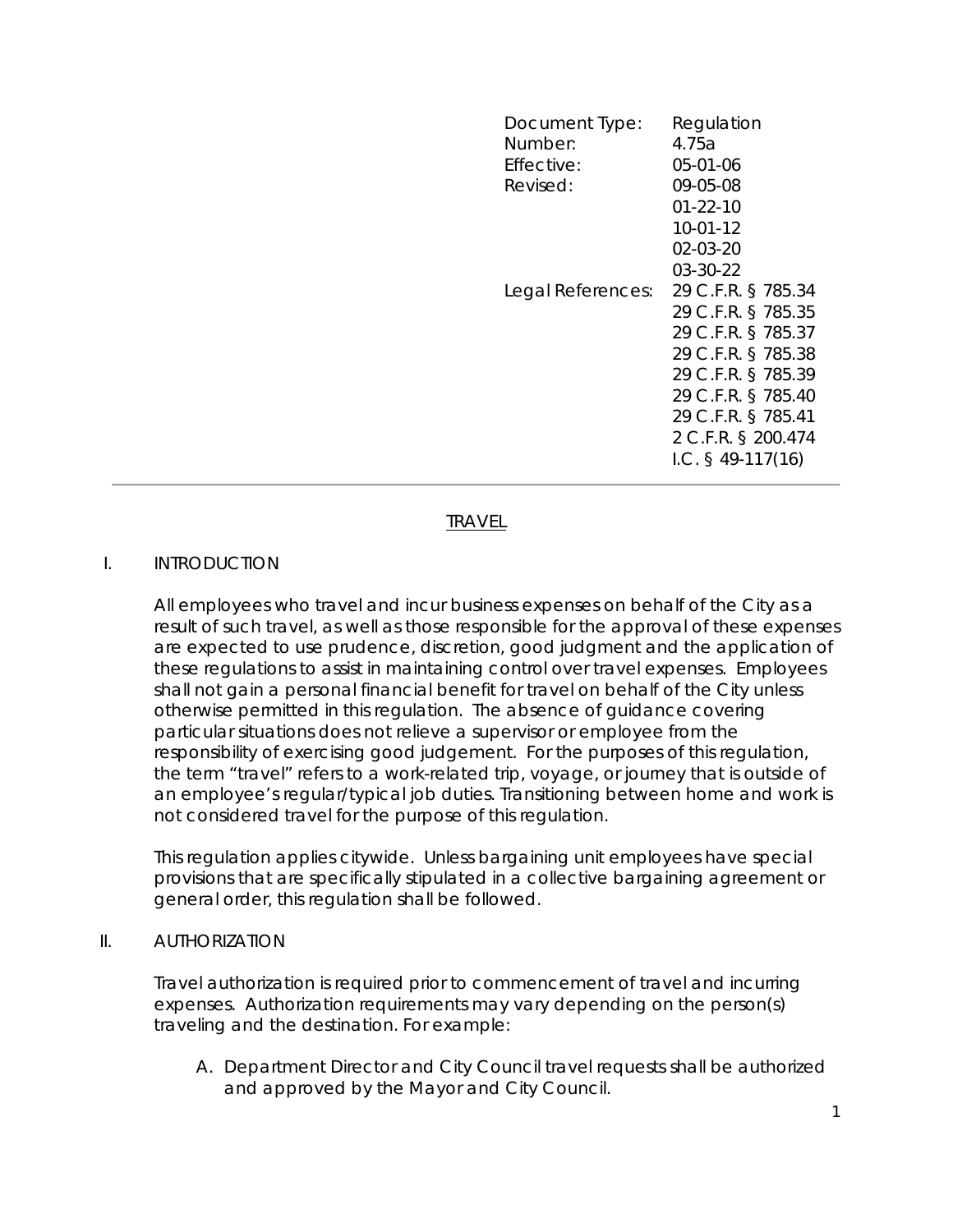- B. The Mayor and the Mayor's office staff travel requests shall be authorized and approved by the City Council.
- C. All other travel requests shall be authorized and approved by the employee's Department Director or designee.

EXCEPTIONS: Travel outside the continental United States requires City Council approval before arrangements are made.

Travel authorization and approval required by the Mayor and City Council, as described in sections A and B above, shall follow the following steps:

- A. Travel request are to be placed on the City Council agenda for a meeting preceding the travel event for review and approval, including the name and title of the person requesting travel, the estimated city funds required for travel, and month of travel.
	- a. For example: Rebecca Hupp, Airport Director, requests \$2,207 for city related travel expenditures during February 2022.
- B. After travel is completed, placement of the internal audit review on the City Council agenda for informational purposes only.
- C. Internal audit reviews shall be provided to the Internal Audit Committee for review.
- D. All travel authorization and expense forms shall be completed pursuant to the standard practice of the Department of Finance and Administration and this regulation.

If all, or any portion of, the travel will be paid for by third-party funds, the travel must be approved by Legal and Human Resources prior to arrangements being made. Approval may take up to five (5) business days. These travel requests are to be sent to BOCA@cityofboise.org for approval.

## III. TRAVEL DESCRIPTIONS/REASONS

The level of detail set forth in the travel description and/or reason shall include as much information as practical. The description or reason should include, at a minimum, the name of the conference or description of the meeting, including the topic, and the business purpose for the travel.

If travel is due to a matter covered by a confidentiality or non-disclosure agreement, the description shall include the general topic of the business purpose for travel and a general reference to that agreement.

- A. For example: "Attend meeting with business to discuss [economic development, sustainable environment, affordable housing, etc.] covered by a [confidentiality/non-disclosure] agreement."
- IV. MODE OF TRAVEL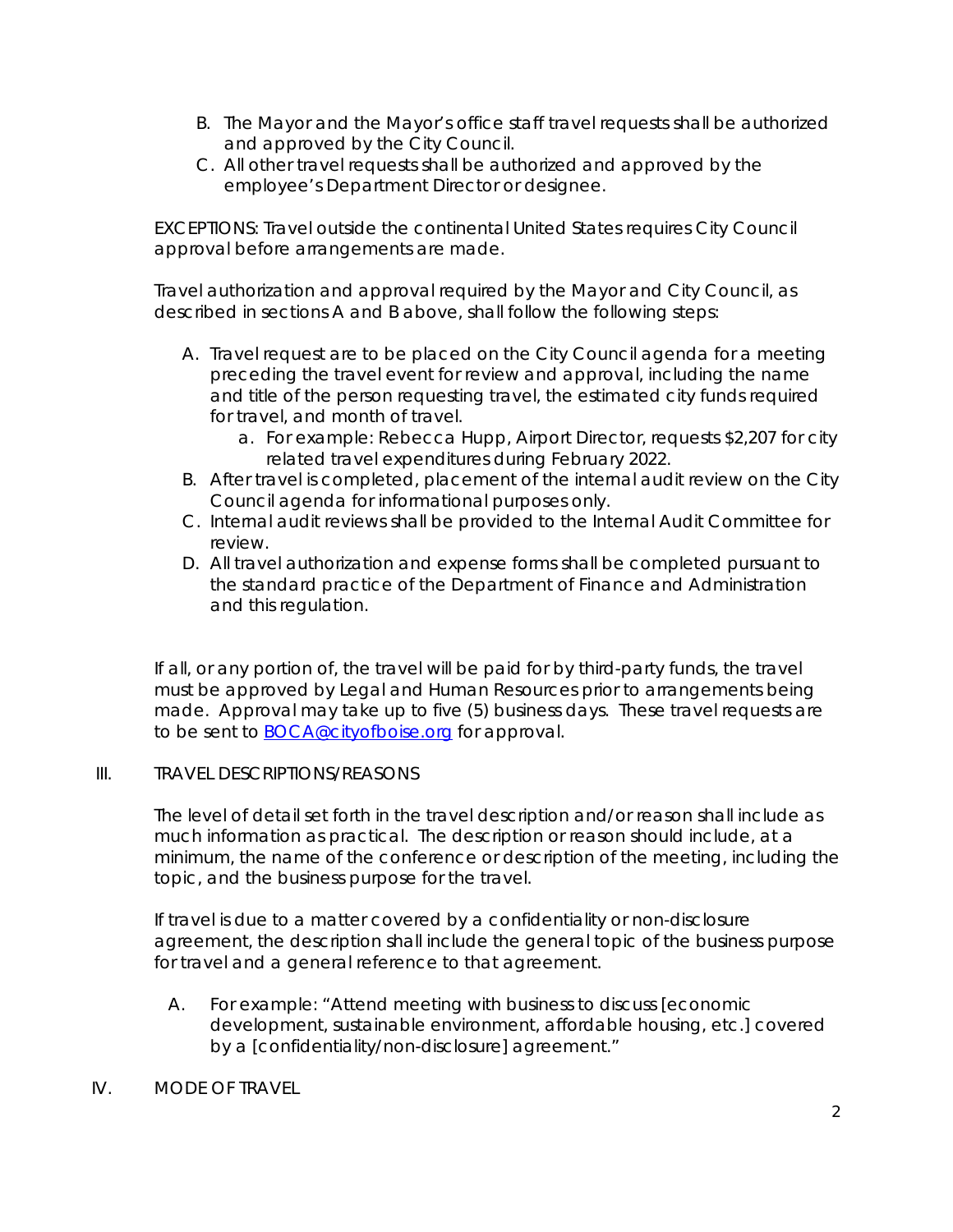Travelers should attempt to use the most cost-effective and efficient mode of travel after considering total time and convenience involved, as well as direct costs for airfare, mileage, taxi's, rental cars, other fares, etc. Employees are permitted to accumulate mileage credits and other benefits from individual frequent traveler programs; however, travel providers and/or accommodations should not be selected based on membership or benefits in any program.

- A. Airline
	- a. Non-refundable tickets should always be purchased, when available.
	- b. In accordance with the Fly America Act of 1974, US flag air carriers or shippers must be used when traveling or shipping items and the costs are charged to a federal grant or contract. Exceptions apply, including Open Skies, which allows for use of air carriers from countries who have transportation agreements with the US government – consult with the Office of Sponsored Projects for details.
	- c. Airfare obtained with frequent flyer miles or program equivalent, travel vouchers, credits, gift cards, and other non-monetary methods are not eligible for reimbursement.
	- d. The purchase of travel insurance shall be at the employee's expense.
- B. Vehicles

Travelers must obtain authorization for vehicle use prior to traveling. Noncity employees are not allowed to travel in City owned vehicles, unless the travel is city business related.

- a. City-owned vehicles
	- i. The use of City owned vehicles should have a high priority over the use of private vehicles. The use of City owned vehicles are governed by the Vehicle Usage Regulation 4.80a.
- b. Personal vehicles
	- i. Employees shall have current vehicle liability insurance in the amount required by Idaho Code § 49-117(16) and a valid driver's license when using a private vehicle for City business. The employee's insurance is considered by State statute to be primary before the City's insurance. If an employee is involved in an accident and does not have a valid driver's license and insurance the City will disclaim any liability and the employee will be personally liable.
	- ii. When for personal reasons a traveler elects to use his/her own transportation in lieu of public transportation or City vehicle, reimbursement will be limited to the lesser of:
		- 1. The GSA allowable mileage reimbursement rate on the basis of the shortest direct route; or
		- 2. The costs of the most economical and allowable public transportation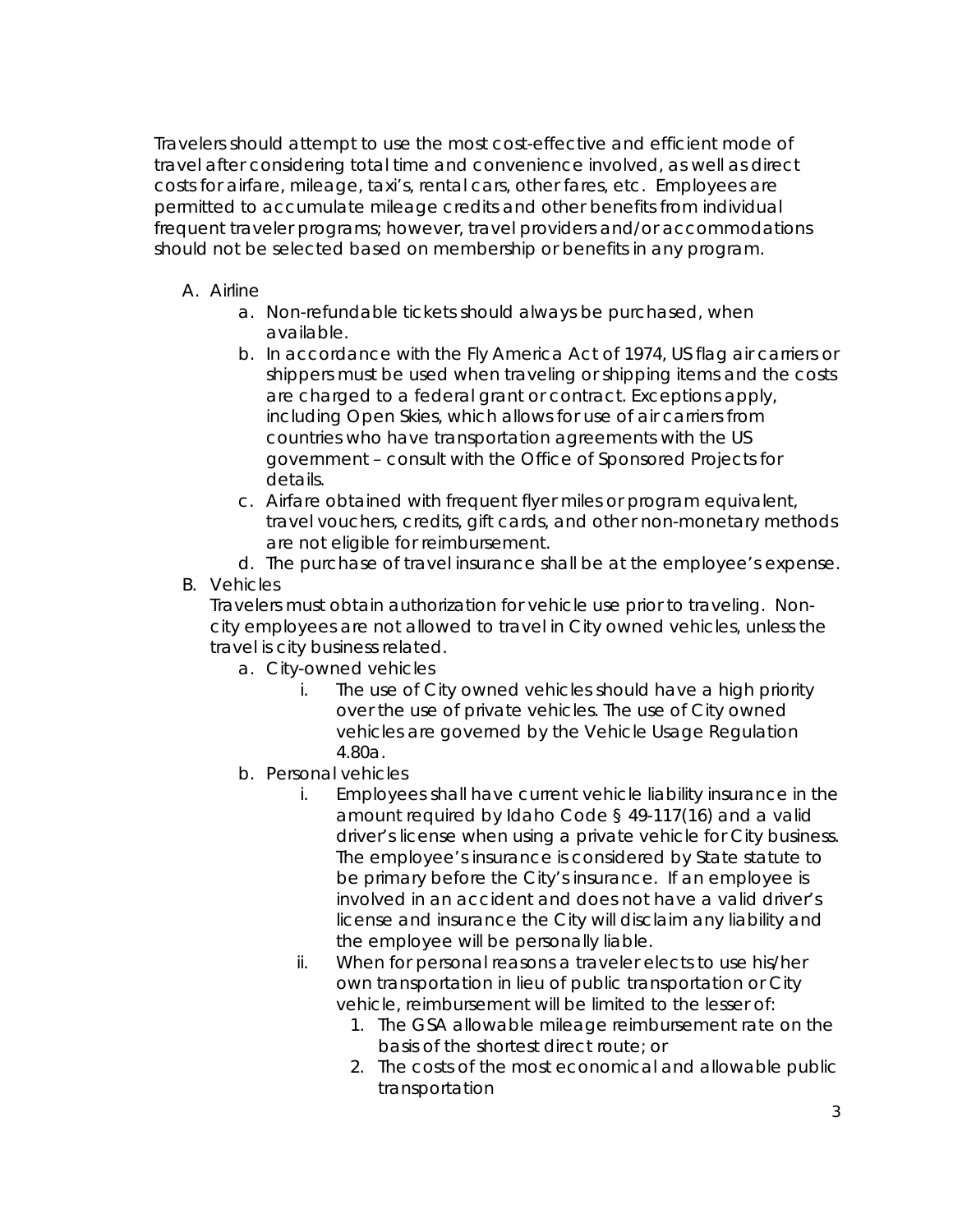The following will apply to those employees that choose to use their personal vehicle:

- i. Charges for repairs, tires, gasoline, or other operating expense will not be reimbursed.
- ii. A City purchasing card (p-card) is not to be used for fuel or other operating expenses.
- iii. Mileage starts and ends at the employees' regular place of business.
- iv. The travel coordinator will use information gathered to determine the appropriate reimbursement.
- c. Rental Vehicles
	- i. Travelers that must rent a vehicle while on approved travel should use the rental car companies contracted with the City when available
	- ii. When a traveler uses a non-contracted rental car company and pays for a rental car for City business via a City p-card it is not necessary to purchase liability, comprehensive, and collision coverage However, employees renting trucks, pickups, full-size vans mounted on truck chassis, and paying via a City p-card, will be required to purchase liability, comprehensive, and collision coverage. Employees must make a reasonable effort to secure the most economical rental vehicle that adequately fulfills the need of the business trip.
	- iii. If an employee rents and pays for an automobile with personal funds, they shall purchase liability, comprehensive, and collision coverage through the rental agency, unless the automobile rental amount is paid by means of a personal credit card that provides such rental car insurance coverage. In the event that the employee fails to buy insurance through the rental car company and is not insured through the credit card used to rent the vehicle, the employee may be personally responsible for damages and other liability incurred through rental and use of the automobile.
	- iv. Employees that use a City p-card for the payment of a rental car are allowed to use the p-card for fuel.

### V. TRAVEL EXPENSES

A City p-card is the preferred method of payment for travel expenses. Employees are encouraged to use their City issued p-card while traveling to pay for authorized travel expenses as defined in this regulation. Appropriate use of a city p-card is governed by the Purchasing Card Uses and Parameters Regulation, B 8.02a. Cash advances will be provided via direct deposit in cases where employees choose not to use a p-card. Employees may also request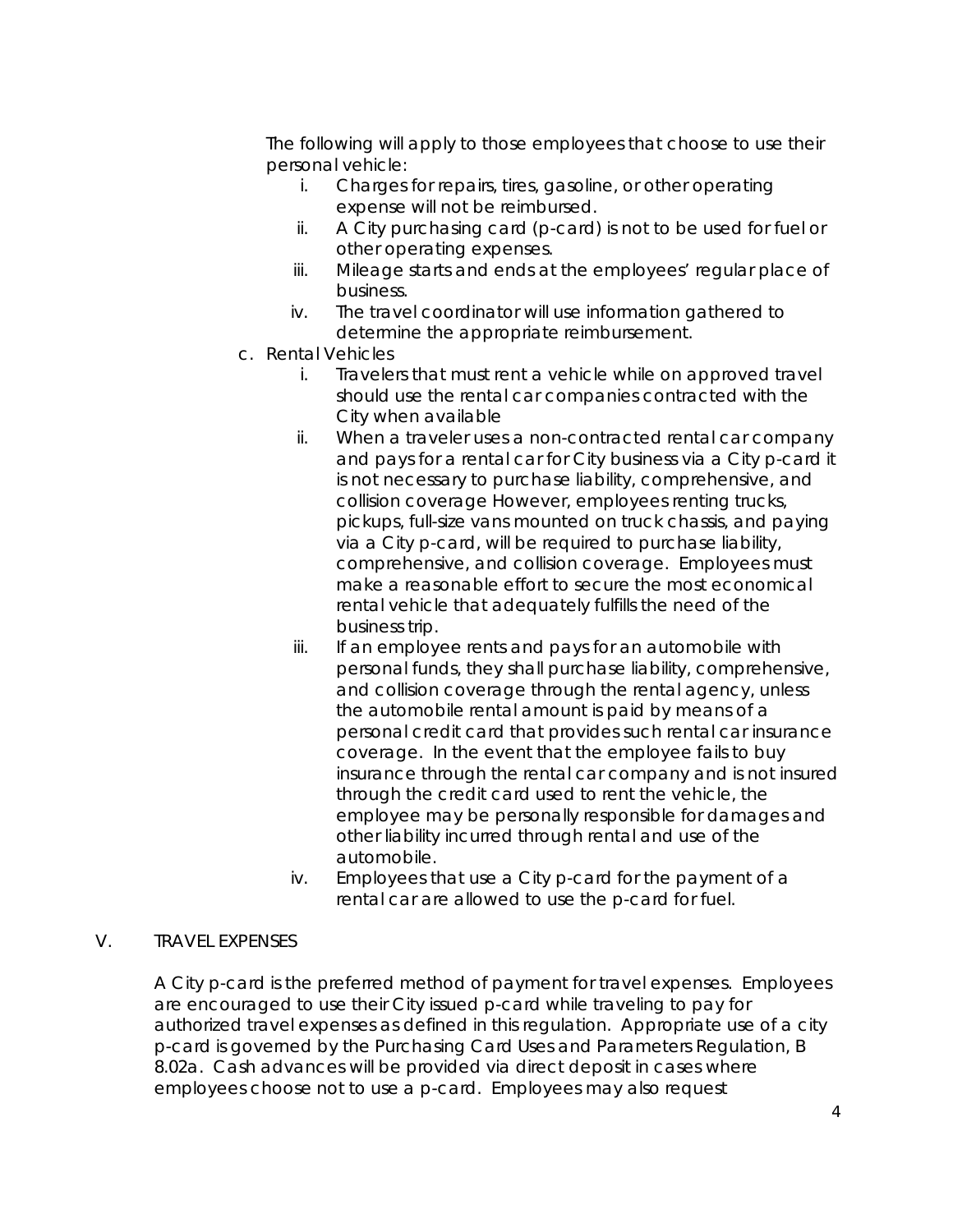reimbursement for allowable travel expenses that are actually incurred and paid for using personal funds.

- A. Authorized travel expenses
	- a. One personal checked bag is a valid employee expense. Costs associated with overweight personal luggage is not expected to occur and is a personal expense.
	- b. Taxi, shuttle service or other transportation methods, including tips/gratuities, to transport an employee to or from an airport is a valid employee expense while traveling.
	- c. Lodging accommodations should be comfortable, not lavish, and should be a reasonable price, consistent with business requirements. Employees attending conferences may stay at the conference hotel even if it is not the most economical option available.
		- i. Lodging provided by relatives or other individuals without charge is not a reimbursable expense.
	- d. Bridge tolls, airport parking, hotel parking and like expenses, while on approved travel, is a valid employee expense.
	- e. Telephone calls pertaining to official City business will be paid. One call home will be paid per day.
	- f. Tips and gratuities related to taxi or airport shuttle services are valid employee expense.
	- g. The cost of insurance for rental vehicles, as defined within this regulation.
- B. Non-authorized travel expenses
	- a. Airline or other travel insurance coverage.
	- b. Tips and gratuities related to baggage handling or hotel services are not a reimbursable expense.
	- c. Personal services, such as hair stylist, nail technician, shoeshine or massage therapist.
	- d. Use of extra-cost hotel/motel services, such as pay-per-view television or movies, video games or similar items.
	- e. Additional charges for room upgrades, poolside rooms, or special floors.
	- f. Additional charges for rental car upgrades.
	- g. Traffic, seat belt, parking or other vehicle code/criminal fines incurred.
	- h. Laundry or dry-cleaning services, unless on extended travel as defined in this regulation.
	- i. Lodging costs that exceed the single rate for (1) person plus tax, unless the room was shared with a city employee or fellow conference/training attendee.

## VI. MEALS WHILE TRAVELING

The City uses a per diem allowance for employees while on approved travel. The per diem allowance is intended to cover the cost of food, beverages, and related gratuities. The per diem allowance shall be based on the designated GSA rate at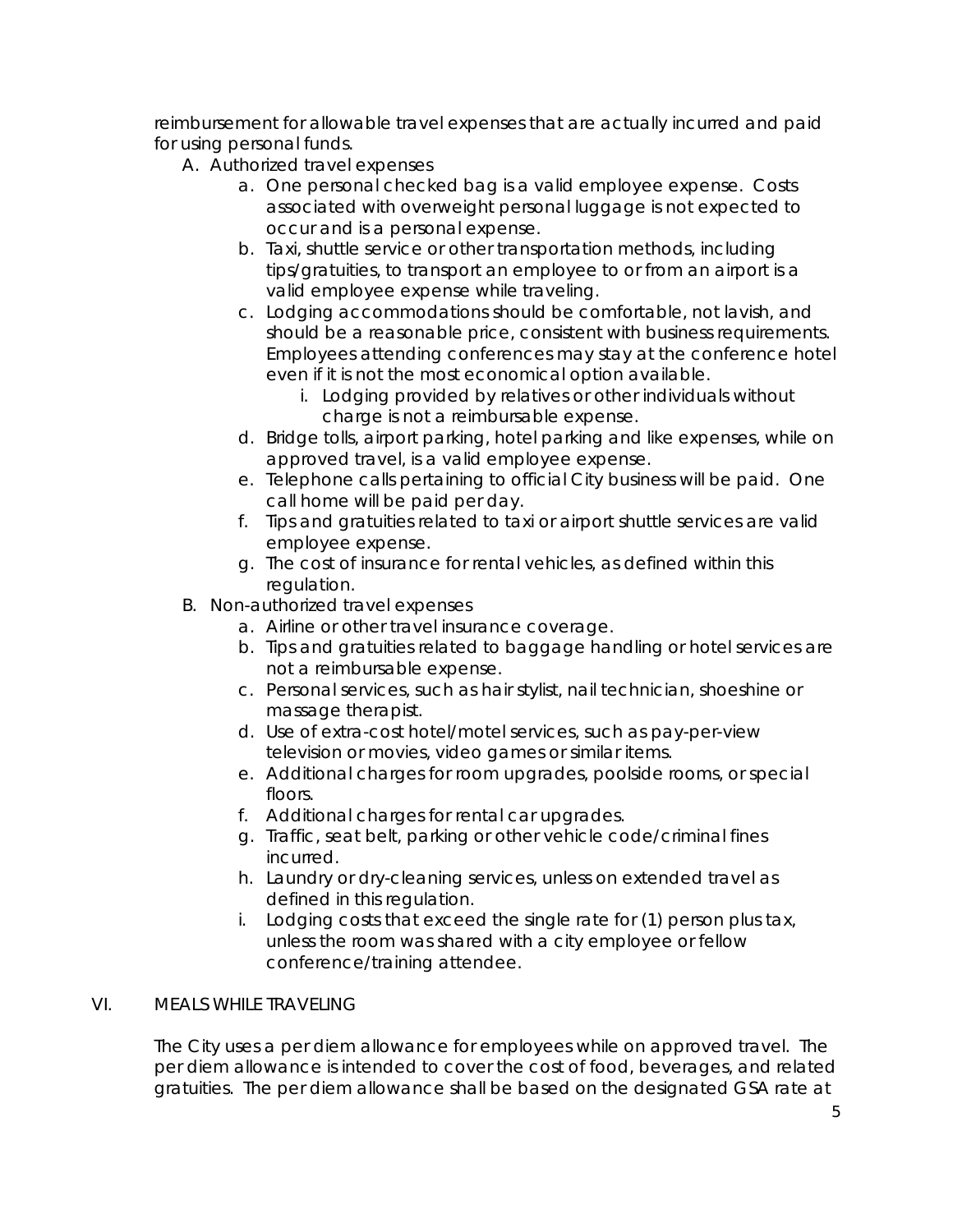the temporary work location, and on the final day of travel the allowance shall be the designated GSA rate for the location where the traveler last stayed the night prior to returning ro their official primary work location. For partial days away from home, the per diem allowance should be adjusted using the employee's travel schedule and meal breakdown chart. At no time may the adjusted amount be more than the per diem allowance for the day. Meal tickets are an acceptable expense.

Continental breakfasts, snack, appetizers or light refreshments provided by a hotel or hosting organization free of charge will not be deducted from the employee's per diem allowance. A continental breakfast is defined as a very light meal which typically consists of a selection of muffins, roll, bagels and other bread items, fruit, jam, and beverage items like coffee, tea or juices.

If a meal is provided or included in the registration or conference fee, no allowance will be given unless one of the following applies:

- A. The employee is unable to consume the furnished meal(s) because of medical requirements or religious beliefs;
- B. The employee was unable to take part in the furnished meal because official business was being conducted during the meal period.
- C. The meal was outside the employee's normally scheduled work day and overtime/compensatory time would be accrued and was not approved by the department (i.e. opening or closing conference receptions).

### Meals for same day travel

In order for a meal to be reimbursed by the City, the travel must substantially extend the employee's typical work day. When travel is more than 100 miles, one way, with no overnight stay required, the employee may either be reimbursed for allowable meals or choose to use their City p-card with their department director or designee's prior authorization. Meals for same day travel may not exceed the eligible GSA per meal limits and are governed by the Business Meals Regulation 1.04c. Meals that are provided as part of a meeting, conference or conference event shall not be eligible for reimbursement.

#### VII. PERSONAL TRAVEL IN CONJUNCTION WITH BUSINESS TRAVEL

Employees may request to combine personal travel with business travel for their convenience beyond the approved travel dates. The City will only pay for the allowable travel expenses associated with the business portion of the travel. Only the actual City travel dates and times will be considered when calculating allowable travel expenses. Personal travel days must be clearly designated when submitting travel documentation.

In order to demonstrate that no additional expense was included for air fare and/or car rental for the personal portion of the trip, a cost comparison for transportation of the business travel versus the combined business/personal travel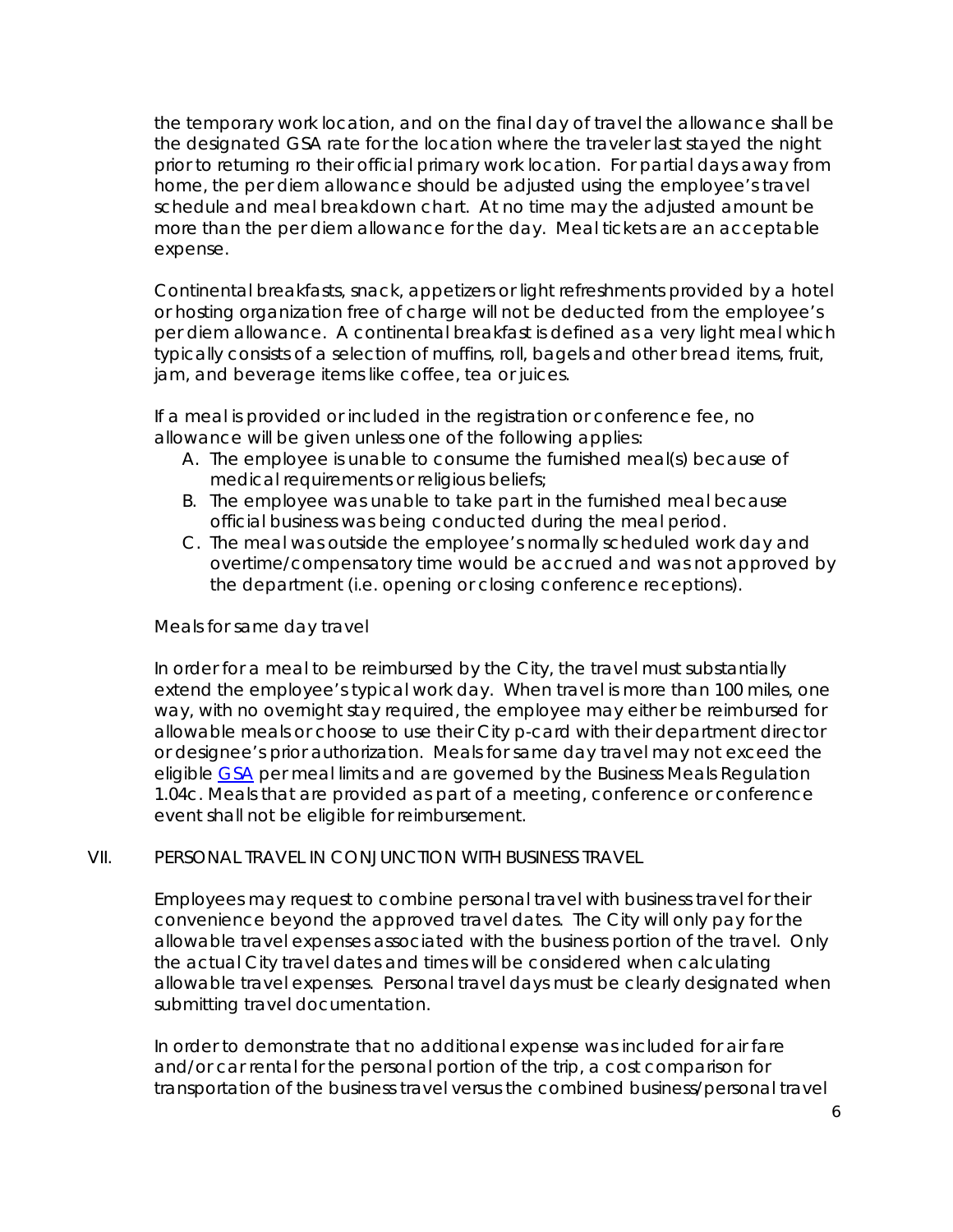must be provided at the time of booking. If the extended trip results in a higher cost, the traveler must provide payment for the difference at the time of booking. If the traveler purchases an airline ticket or rental car with personal funds and fails to provide the cost comparison when requesting reimbursement, the City will reimburse 75% of the employees portion of the expense. The City will not pay for any personal expenses, nor will any personal expenses be reimbursed.

The City of Boise shall not reimburse or pay for the travel expenses of an employee's spouse or guest.

### VIII. EXTENDED BUSINESS TRAVEL

If an employee will be out of town for business related reasons for eight (8) consecutive weeks or more, the City will pay for one (1) roundtrip ticket home for the traveling employee. No meal allowance will be given while the employee is home on hiatus from the out of town business.

If an employee is on extended business travel, departments have the discretion to determine an appropriate amount for meals for the duration of the travel. When determining the amount, the type of lodging should be taken into consideration. The final amount may not exceed the eligible GSA per meal limits.

### IX. DOCUMENTATION REQUIREMENTS

All expenses associated with the travel event shall be reconciled and submitted to the travel coordinator within 15 calendar days of the return. It is not allowable to combine travel reports for group travel or for multiple trips. Each traveler must submit their own travel expense report. A travel expense report is required for every trip and must include the business purpose, date and place of the trip.

- A. Required itemized proof of purchase and documentation, if applicable, regardless of payment method:
	- a. Air/Rail receipt, including cost comparison if the employee had personal travel in conjunction with business travel
	- b. Baggage fees
	- c. Hotel receipt
	- d. Registration receipt
	- e. Agenda/itinerary
	- f. Car Rental receipt
	- g. Taxi/shuttle/toll
	- h. Parking fees (airport/hotel)
	- i. Any other authorized and/or eligible expense

Itemized proof of purchase must include the name of the vendor, location, date and dollar amount.

Repeated failure by an employee to submit required travel documentation within 15 calendar days will result in the suspension of the employees' p-card.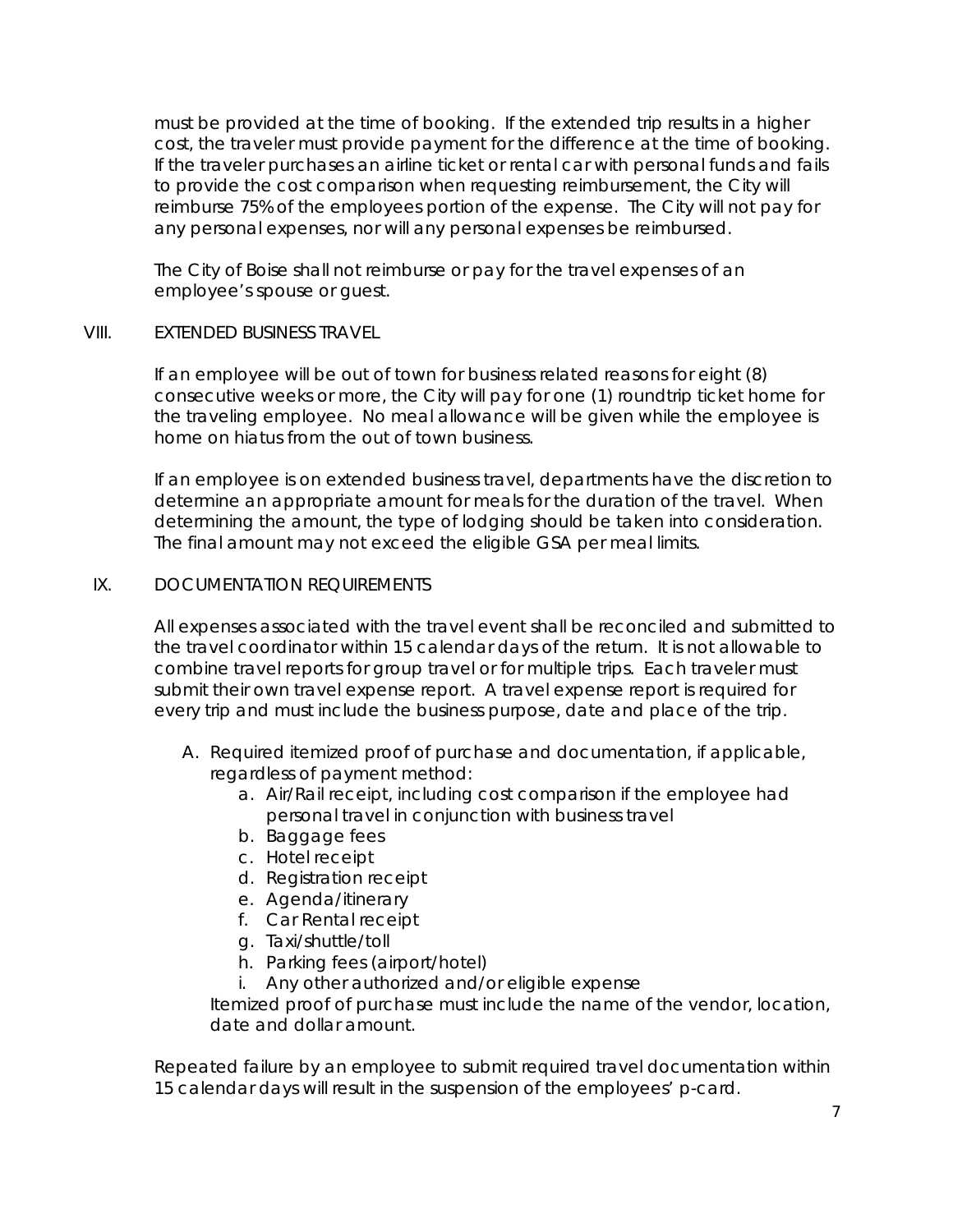If an employee chooses to use personal funds for travel in lieu of the City p-card or travel advance, itemized proof of purchase is required to be submitted for all eligible travel expenses, regardless of the dollar amount. Eligible expenses paid for with personal funds will not be reimbursed until after the travel has occurred and required documentation has been received and approved. Alcohol purchases will not be reimbursed. Reimbursement requests for travel related expenses submitted after 90 days may be taxable. Reimbursement requests for travel related expenses submitted after 120 days will be denied.

Employees will receive reimbursement, if applicable, for eligible travel related expenses via direct deposit at the conclusion of the travel event when all documentation has been submitted and approved within the allotted time frame.

A. Travel associated with Federal Grants Travelers should refer to the current Federal requirements for required documentation and authorized travel expenses for travel to ensure such costs and/or charges are consistent with those allowed.

An item not specifically described or requests to exceed the established regulations as an allowable expense, but which are nevertheless necessary in the performance of official travel duties for the City, may be reimbursable upon submission of an itemized proof of purchase, a thorough explanation and approval by the employee's Department Director or designee.

## X. PAY FOR SAME DAY TRAVEL

In accordance with the Fair Labor Standards Act (FLSA), when City of Boise employee is required to travel to and from another city in the same day, all travel time involved shall count as time worked.

- A. If traveling by air, arrival time to the terminal will be paid based on the traveled airline's recommendation for the departing airport and count as travel time
- B. Meal periods shall not count as hours worked.
- C. An employee that drives directly from their home to the departure point shall count only the time spent driving that is in excess of the normal home to work commute as hours worked.

## XI. PAY WHILE TRAVELING OVERNIGHT

This section describes what is considered hours worked, in accordance with FLSA, related to employees traveling overnight. These provisions apply to both exempt and non-exempt employees.

- A. Meal periods shall not count as hours worked.
- B. An employee that drives directly from their home to the departure point, shall count only the time spent driving that is in excess of the normal home to work commute as time worked.